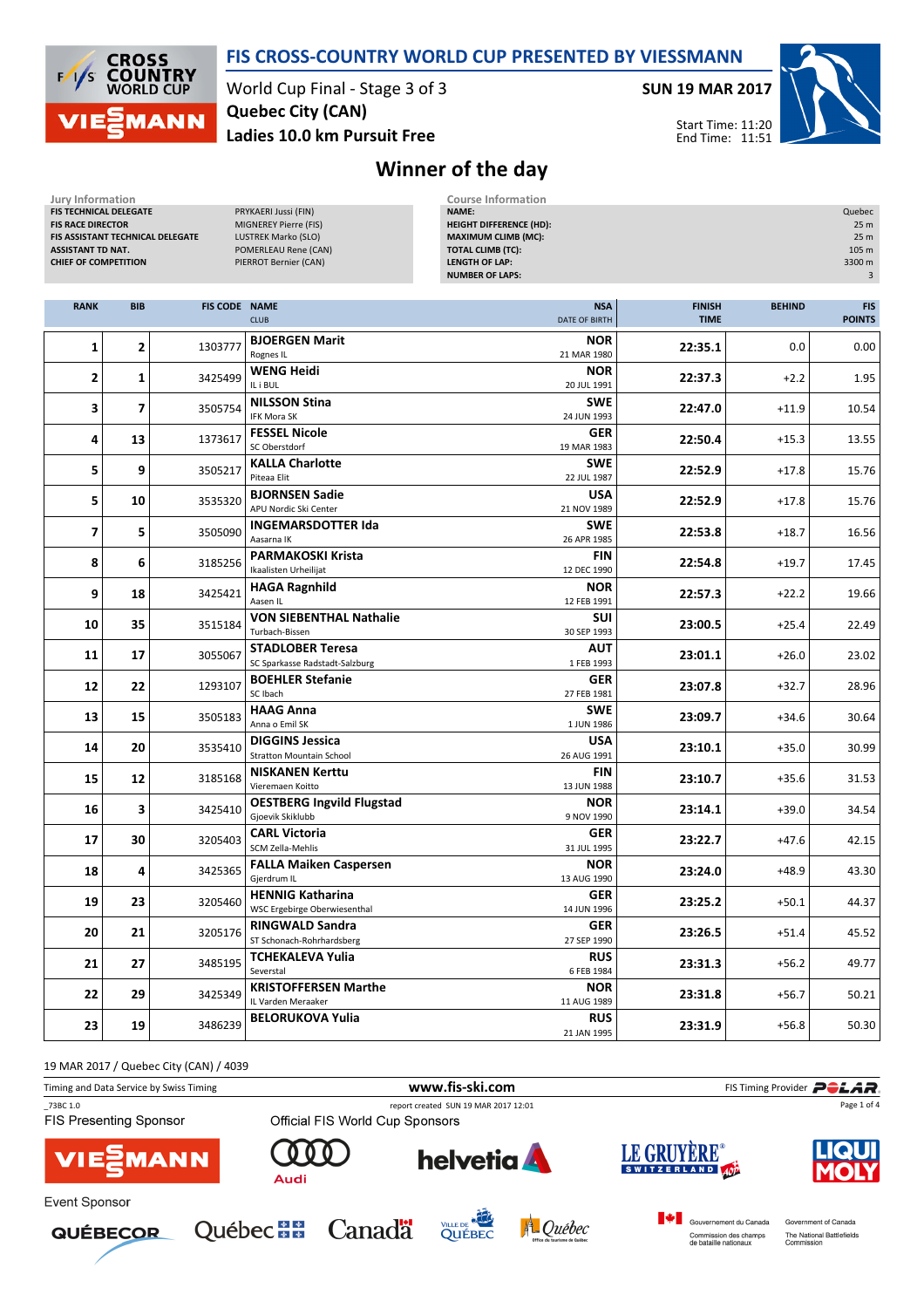



World Cup Final - Stage 3 of 3 Ladies 10.0 km Pursuit Free Quebec City (CAN)

SUN 19 MAR 2017



## Winner of the day

| <b>RANK</b> | <b>BIB</b> | <b>FIS CODE NAME</b> | <b>CLUB</b>                                                  | <b>NSA</b><br>DATE OF BIRTH | <b>FINISH</b><br><b>TIME</b> | <b>BEHIND</b> | <b>FIS</b><br><b>POINTS</b> |
|-------------|------------|----------------------|--------------------------------------------------------------|-----------------------------|------------------------------|---------------|-----------------------------|
| 24          | 33         | 3295144              | <b>DEBERTOLIS Ilaria</b><br><b>G.S. FIAMME ORO MOENA</b>     | <b>ITA</b><br>17 SEP 1989   | 23:33.3                      | $+58.2$       | 51.54                       |
| 25          | 8          | 3425397              | <b>HARSEM Kathrine Rolsted</b><br>IL Varden Meraaker         | <b>NOR</b><br>7 FEB 1989    | 23:35.3                      | $+1:00.2$     | 53.31                       |
| 26          | 26         | 3185137              | <b>KYLLOENEN Anne</b><br>Kainuun Hiihtoseura                 | <b>FIN</b><br>30 NOV 1987   | 23:41.4                      | $+1:06.3$     | 58.71                       |
| 27          | 25         | 3485890              | <b>SEDOVA Anastasia</b>                                      | <b>RUS</b><br>4 FEB 1995    | 23:42.2                      | $+1:07.1$     | 59.42                       |
| 28          | 16         | 3185114              | <b>MONONEN Laura</b><br>Hameenlinnan Hiihtoseura             | <b>FIN</b><br>5 OCT 1984    | 23:42.4                      | $+1:07.3$     | 59.60                       |
| 29          | 24         | 3505828              | <b>DYVIK Anna</b><br>Falun Borlaenge SK                      | <b>SWE</b><br>31 DEC 1994   | 23:45.3                      | $+1:10.2$     | 62.17                       |
| 30          | 28         | 3515221              | <b>FAEHNDRICH Nadine</b><br>Horw                             | <b>SUI</b><br>16 OCT 1995   | 23:48.6                      | $+1:13.5$     | 65.09                       |
| 31          | 11         | 1255665              | <b>SAARINEN Aino-Kaisa</b><br>Lempaalan Kisa                 | <b>FIN</b><br>1 FEB 1979    | 23:52.1                      | $+1:17.0$     | 68.19                       |
| 32          | 32         | 3505434              | <b>WIKEN Emma</b><br>Aasarna IK                              | <b>SWE</b><br>1 MAY 1989    | 23:54.4                      | $+1:19.3$     | 70.22                       |
| 33          | 31         | 3295000              | <b>BROCARD Elisa</b><br>C.S. ESERCITO                        | <b>ITA</b><br>27 OCT 1984   | 24:00.7                      | $+1:25.6$     | 75.80                       |
| 34          | 34         | 3295241              | <b>GANZ Caterina</b><br><b>GRUPPO SCIATORI FIAMME GIALLE</b> | <b>ITA</b><br>13 NOV 1995   | 24:01.5                      | $+1:26.4$     | 76.51                       |
| 35          | 53         | 3105146              | <b>BEATTY Dahria</b><br>Whitehorse CC Ski Club               | <b>CAN</b><br>7 MAR 1994    | 24:02.0                      | $+1:26.9$     | 76.95                       |
| 36          | 52         | 3535562              | <b>KERN Julia</b><br><b>Stratton Mountain School</b>         | <b>USA</b><br>12 SEP 1997   | 24:02.1                      | $+1:27.0$     | 77.04                       |
| 37          | 45         | 3535316              | <b>BRENNAN Rosie</b><br>APU Nordic Ski Center                | <b>USA</b><br>2 DEC 1988    | 24:02.7                      | $+1:27.6$     | 77.57                       |
| 38          | 46         | 3535385              | <b>PATTERSON Caitlin</b><br>Craftsbury Nordic Ski Club       | <b>USA</b><br>30 JAN 1990   | 24:03.4                      | $+1:28.3$     | 78.19                       |
| 39          | 48         | 3535372              | <b>HOLMES Chelsea</b><br>APU Nordic Ski Center               | <b>USA</b><br>20 JAN 1987   | 24:04.0                      | $+1:28.9$     | 78.72                       |
| 40          | 41         | 3105190              | <b>BROWNE Cendrine</b><br><b>Fondeurs Laurentides</b>        | CAN<br>8 SEP 1993           | 24:04.4                      | $+1:29.3$     | 79.08                       |
| 41          | 40         | 3565002              | <b>FABJAN Vesna</b><br>TSK Triglav Kranj                     | SLO<br>13 MAR 1985          | 24:04.5                      | $+1:29.4$     | 79.17                       |
| 42          | 44         | 3565005              | VISNAR Katja<br><b>TSK Bled</b>                              | <b>SLO</b><br>21 MAR 1984   | 24:05.7                      | $+1:30.6$     | 80.23                       |
| 43          | 51         | 3305134              | <b>KOBAYASHI Yuki</b><br>Gifu Hino Motors Ski Club           | <b>JPN</b><br>1 NOV 1987    | 24:15.3                      | $+1:40.2$     | 88.73                       |
| 44          | 38         | 3535304              | <b>CALDWELL Sophie</b><br><b>Stratton Mountain School</b>    | <b>USA</b><br>22 MAR 1990   | 24:19.2                      | $+1:44.1$     | 92.19                       |
| 45          | 49         | 3045076              | <b>YEATON Jessica</b>                                        | <b>AUS</b><br>21 NOV 1991   | 24:24.4                      | $+1:49.3$     | 96.79                       |
| 46          | 55         | 3535407              | <b>RORABAUGH Becca</b><br>APU Nordic Ski Center              | <b>USA</b><br>29 JUN 1989   | 24:29.6                      | $+1:54.5$     | 101.39                      |
| 47          | 47         | 3535636              | <b>MILLER Kaitlynn</b><br>Craftsbury Nordic Ski Club         | <b>USA</b><br>9 AUG 1991    | 24:30.5                      | $+1:55.4$     | 102.19                      |
| 47          | 50         | 3535408              | <b>GUINEY Elizabeth</b><br>Craftsbury Nordic Ski Club        | <b>USA</b><br>7 FEB 1991    | 24:30.5                      | $+1:55.4$     | 102.19                      |
| 49          | 39         | 3105095              | <b>NISHIKAWA Emily</b><br>Whitehorse Cross Country Ski Club  | <b>CAN</b><br>26 JUL 1989   | 24:39.5                      | $+2:04.4$     | 110.16                      |





**Québec ##** 





Gouvernement du Canada

Commission des champs<br>de bataille nationaux

Government of Canada

The National Battlefields<br>Commission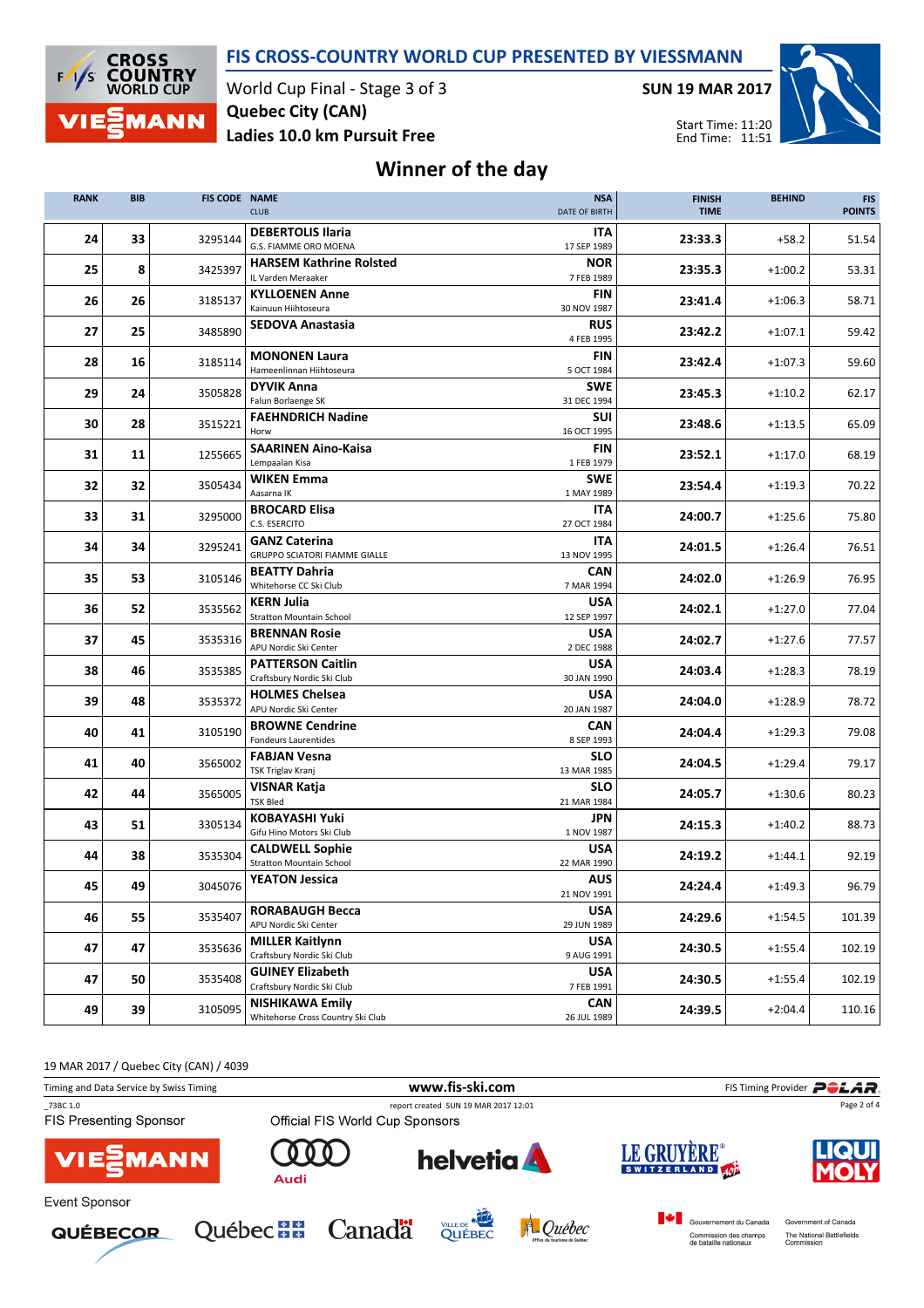



World Cup Final - Stage 3 of 3 Ladies 10.0 km Pursuit Free Quebec City (CAN)

SUN 19 MAR 2017



## Winner of the day

| <b>RANK</b>           | <b>BIB</b> | <b>FIS CODE NAME</b> | <b>CLUB</b>                                                  | <b>NSA</b><br><b>DATE OF BIRTH</b> | <b>FINISH</b><br><b>TIME</b> | <b>BEHIND</b> | <b>FIS</b><br><b>POINTS</b> |
|-----------------------|------------|----------------------|--------------------------------------------------------------|------------------------------------|------------------------------|---------------|-----------------------------|
| 50                    | 43         | 3225019              | <b>TAYLOR Annika</b><br>Lillehammer SkiKlub                  | <b>GBR</b><br>4 JUN 1993           | 24:40.1                      | $+2:05.0$     | 110.69                      |
| 51                    | 42         | 3205224              | <b>KOLB Hanna</b><br><b>TSV Buchenberg</b>                   | <b>GER</b><br>21 AUG 1991          | 24:41.0                      | $+2:05.9$     | 111.49                      |
| 52                    | 56         | 3105236              | <b>RICHARDSON Annika</b><br>Hollyburn Cross country ski club | <b>CAN</b><br>8 JAN 1998           | 24:53.1                      | $+2:18.0$     | 122.21                      |
| 53                    | 37         | 3515087              | <b>VAN DER GRAAFF Laurien</b><br><b>TG Hütten</b>            | <b>SUI</b><br>14 OCT 1987          | 24:54.6                      | $+2:19.5$     | 123.53                      |
| 54                    | 14         | 3505405              | <b>FALK Hanna</b><br>Ulricehamns IF                          | <b>SWE</b><br>5 JUL 1989           | 24:55.4                      | $+2:20.3$     | 124.24                      |
| 55                    | 36         | 3565062              | <b>LAMPIC Anamarija</b><br><b>TSK Triglav Kranj</b>          | <b>SLO</b><br>17 JUN 1995          | 25:16.9                      | $+2:41.8$     | 143.28                      |
| 56                    | 54         | 3535222              | <b>FLOWERS Erika</b><br><b>Stratton Mountain School</b>      | <b>USA</b><br>26 NOV 1989          | 25:17.3                      | $+2:42.2$     | 143.64                      |
| 57                    | 65         | 3305193              | <b>TAKIZAWA Kozue</b><br><b>Waseda University</b>            | <b>JPN</b><br>5 DEC 1995           | 25:26.1                      | $+2:51.0$     | 151.43                      |
| 58                    | 59         | 3105157              | <b>VEZINA Frederique</b><br>Club Nordique Mont-Sainte-Anne   | <b>CAN</b><br>8 MAY 1994           | 25:26.7                      | $+2:51.6$     | 151.96                      |
| 59                    | 61         | 3105105              | <b>DUPONT Andrea</b><br><b>Rocky Montain Racers</b>          | <b>CAN</b><br>9 AUG 1980           | 25:35.3                      | $+3:00.2$     | 159.57                      |
| 60                    | 66         | 3105182              | <b>WHITE Sadie</b><br>Big Thunder Nordic Ski Club            | <b>CAN</b><br>8 JAN 1996           | 25:38.1                      | $+3:03.0$     | 162.05                      |
| 61                    | 58         | 3105214              | <b>STEWART-JONES Katherine</b><br>Nakkertok                  | <b>CAN</b><br>5 MAY 1995           | 25:39.3                      | $+3:04.2$     | 163.12                      |
| 62                    | 67         | 3105259              | <b>COMPTON Lisle</b><br>Kenora Nordic                        | <b>CAN</b><br>22 MAY 1998          | 25:45.5                      | $+3:10.4$     | 168.61                      |
| 63                    | 57         | 3535381              | <b>BENDER Jennie</b><br><b>Bridger Ski Foundation</b>        | <b>USA</b><br>12 JAN 1988          | 26:14.0                      | $+3:38.9$     | 193.85                      |
| 64                    | 60         | 3105133              | <b>HICKS Annika</b><br>Canmore Nordic Ski Club               | CAN<br>26 JUN 1991                 | 26:30.8                      | $+3:55.7$     | 208.72                      |
| 65                    | 62         | 3105194              | <b>CARRIER-LAFORTE Sophie</b><br>Skinouk                     | <b>CAN</b><br>20 JUN 1995          | 26:56.9                      | $+4:21.8$     | 231.84                      |
| 66                    | 69         | 3105222              | <b>LECLAIR Laura</b><br>Chelsea Nordig                       | <b>CAN</b><br>15 JAN 1997          | 26:57.9                      | $+4:22.8$     | 232.72                      |
| 67                    | 63         | 3105224              | <b>WEAVER Katherine</b><br>Hollyburn Xc ski club             | <b>CAN</b><br>3 APR 1997           | 27:30.9                      | $+4:55.8$     | 261.94                      |
| 68                    | 68         | 3105174              | <b>SERRATORE Mia</b><br>Big Thunder Nordic Ski Club          | CAN<br>6 NOV 1996                  | 28:51.8                      | $+6:16.7$     | 333.58                      |
| <b>Did Not Finish</b> |            |                      |                                                              |                                    |                              |               |                             |

| 1914 IVVL 1 1111311 | <b>MACLEAN</b><br>Alannah                    | CAN         |  |
|---------------------|----------------------------------------------|-------------|--|
| 64                  | 3105169<br>Walden Cross Country Fitness Club | 25 MAY 1993 |  |

19 MAR 2017 / Quebec City (CAN) / 4039